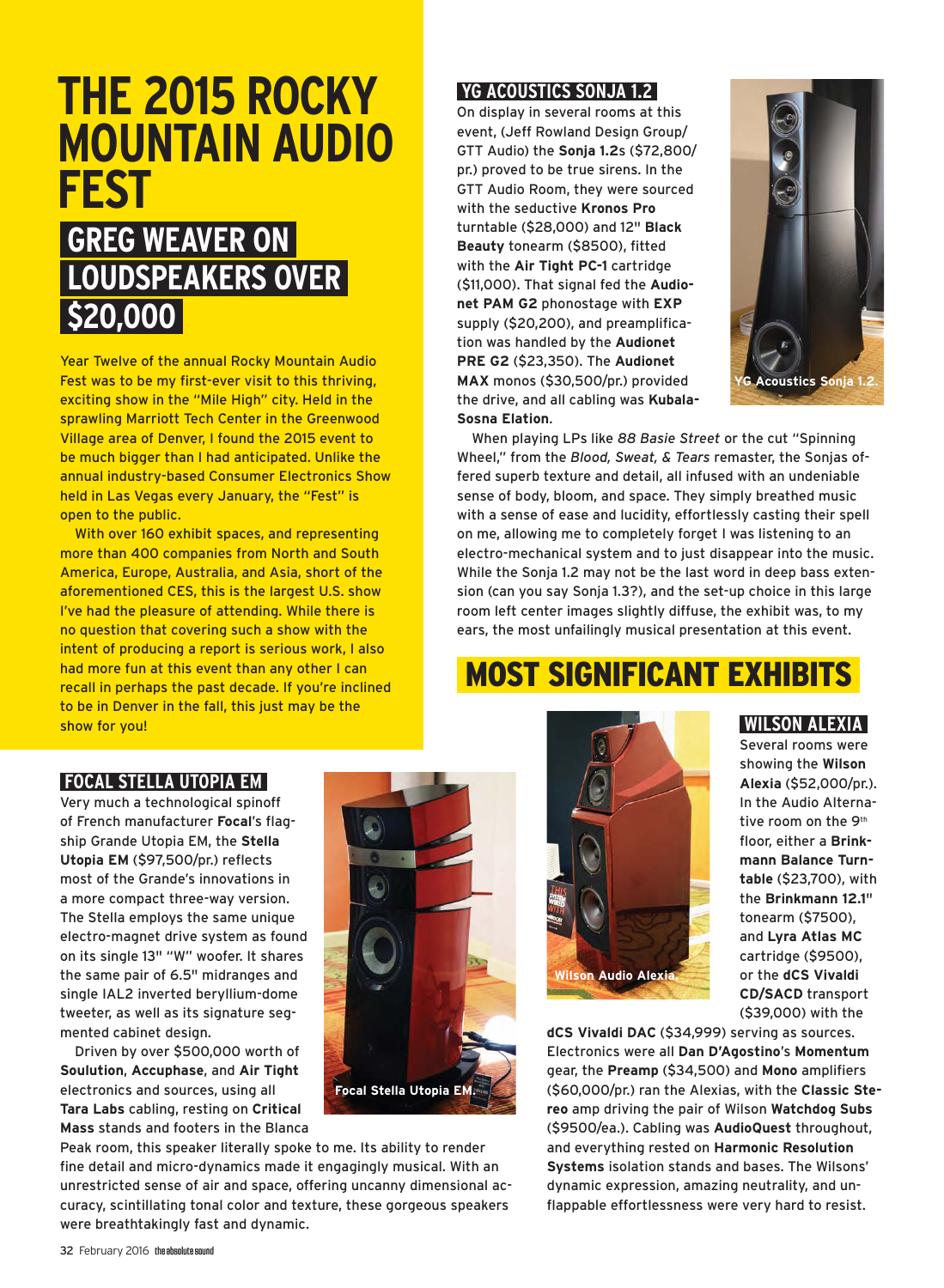

## **VON SCHWEIKERT AUDIO VR-55 AKTIVE**

The striking **VR-55 Aktive** (\$60,000/pr.) leverages collaborative component manufacture and the application of VSA's pioneering (and extraordinarily cost-effective) patent-pending active noisereducing cabinet technology, using specially developed, custom-built drivers from Accuton and Scan-Speak. The result really speaks to me,

setting new benchmarks in its price class for resolution, transparency, and room integration.

The **YFS Ref 3** music server (\$13,500) or **YFS DT-100** transport (\$2000) fed the **EMM Labs DAC2x** (\$15,500), while the **Constellation Virgo 2** preamplifier (\$29,000) and **Centaur** amplifier (\$27,000) completed the electronics; wiring throughout was with **MasterBuilt** cables. The result was blisteringly fast transients, uncanny pitch definition, intrinsic correctness of tone, daunting resolve, incredible impact, a visceral, palpable midrange, and clear, crisp, delicate, and articulate treble. These speakers deliver the musical goods at a level of sonic performance well beyond what they have any right to offer at their price.

## **ENDEAVOR AUDIO ENGINEERING E-5**

The **Endeavor E-5** (\$35,000/pr.) is a seven-driver, three-way tower, using four 7" anodized aluminum woofers, two 6" Kevlar midranges, and a Scan-Speak 1" damped beryllium dome. This system, pared with Constellation electronics managed to leave me almost speechless at AXPONA last April. This year, the presentation got off to a rocky start Friday due to an amplifier mismatch.

Once paired with the equally overachieving **ModWright KWA 150 SE** solid-state amplifier, using all **Skogrand Beethoven** cabling, the Endeavor's class-leading transparency, faithful timbre and pitch definition, transient capability, and outstanding imaging and soundstaging showed it to be the outstanding performer that it is. It was almost impossible to sit still in this room after the change brought the system to life.



# VSA VR-55. **VON SCHWEIKERT MERRIE IN OTHER NEWS**

I was very taken by the **German Physiks Carbon** 

**Mk IV** (\$31,350/pr.). It uses a 12" cone woofer crossed over at 190Hz to its signature carbon-fiber cone DDD driver, all in a new carbon-fiber-reinforced cabinet, in an attempt to raise the bar on resolution and dynamics for a system of this size. Sourced with the **Ayre CX-7eMP** CD player (\$3950), feeding the **Merging Technologies NADAC ST12** (\$10,500) DAC, preamplification was the **Ayre KX-R Twenty** (\$27,000), amplification was via the **Ayre MX-R Twenty** monos (\$29,500/pr.), and all cabling was **Purist Audio Design**. The result was a remarkably coherent sound with an enormous yet very well focused sound field.

The **GamuT RS7** (\$39,990/pr.) floorstanders really got my attention. Sourced with the **Pear Audio Blue Kid Thomas/Cornet 2** tonearm and optional power supply (\$9995) and **Ortofon Cadenza Black** cartridge (\$2729), using all GamuT electronics and cabling, it turned in an amazing performance. Bold dynamics, smooth balance, accurately sized and located images and staging queues, and purity of tone were no problem for this system.

Philip O'Hanlon's On A Higher Note hosted the Longs Peak Room on the Mezzanine level. Listening to 2-channel or 5-channel surround (by employing a phantom center mode) in this room was a very musical experience, featuring Laurence "Dic" Dickie's **Vivid Giya G3**s (\$40,000/pr.) in the front and the **Vivid Oval V1.5**s (\$7990/pr.) for rears. Analog playback was handled by a **Luxman PD-171AL** 'table (\$6200), **Schroeder Alto** tonearm (\$TBA), with a **SoundSmith Hyperion** cartridge (\$7500), and the **Luxman EQ-500** vacuum-tube phonostage (\$7990), while

> the new **Merging Technologies NADAC** multichannel DAC (\$11,500) decoded ones and zeros. Electronics were all Bruno Putzeys' **Mola-Mola** gear, featuring the **Makua** preamp (\$13,450), internal phonostage (\$2500) and DAC (\$5000), and **Kaluga** power amp (\$18,000). Simply one of the most dimensional, spacious, and highly coherent presentations I've had the pleasure of experiencing.

The **Kii Three** speaker system, new from Bruno Putzeys, was another showstopper. Though the Kii Threes are just over \$16,000 a pair with stands, they are the most serious excursion into the potential of powered loudspeakers I've yet heard. They use four 6.5" woofers, a 5" midrange, and a 1" wave-guide tweeter, in a sleek, compact 8" by 16" by 16", 33-pound package, with Active Wave Focusing crossover filtering, and a listed frequency response of 20Hz to 25kHz, +/-0.5dB! Each Three contains six channels of DSP D/A conversion, as well as six channels of 250W NCore Class D power amplification. They delivered a confident, full, rich, focused, and detailed sound that would serve to convince anyone unable to see them that they were a good-sized floorstanding speaker.